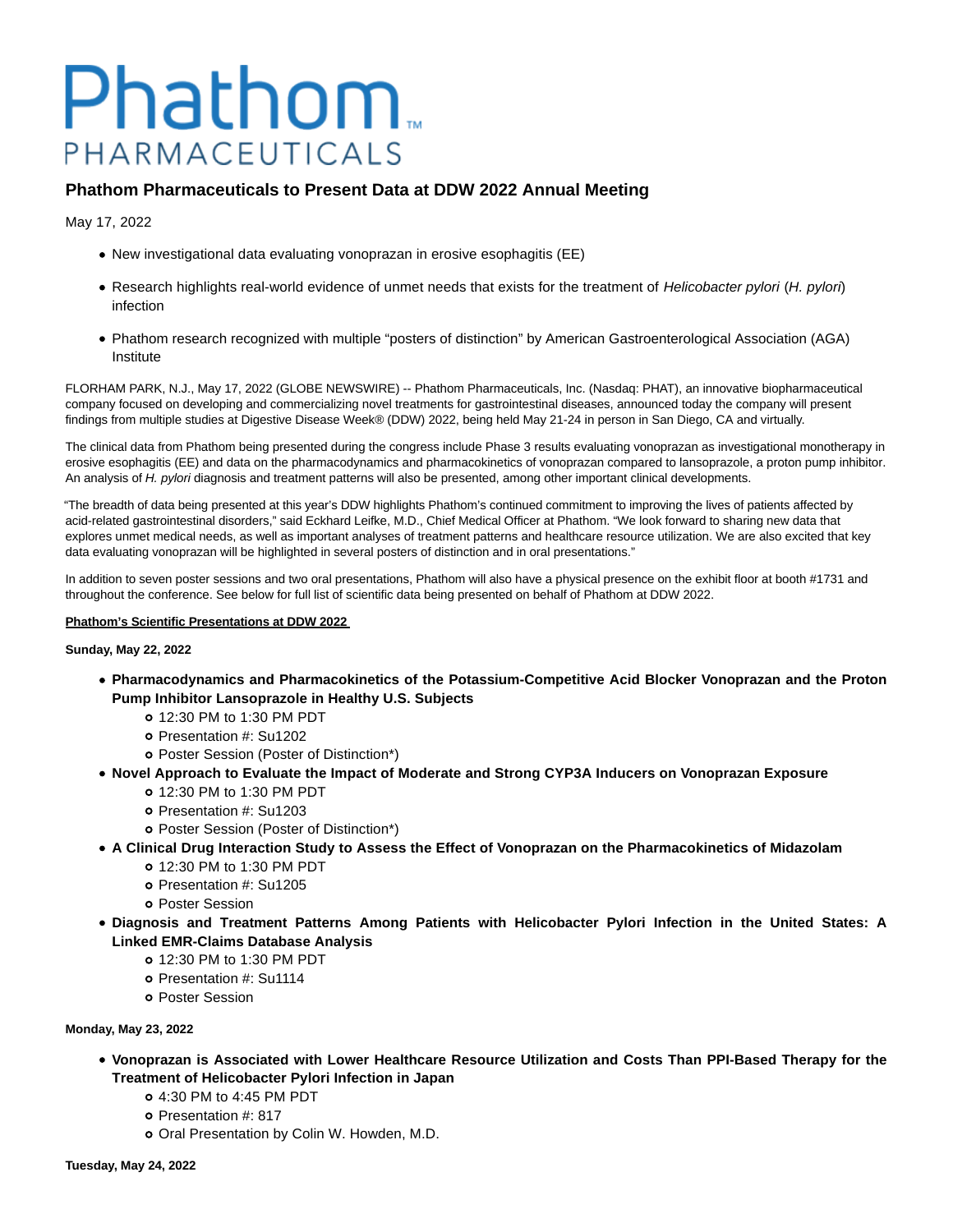- **Double-Blind Randomized Trial of the Potassium-Competitive Acid Blocker Vonoprazan vs. the Proton Pump Inhibitor Lansoprazole in U.S. and European Patients with Erosive Esophagitis**
	- 9:15 AM to 9:30 AM PDT
	- Presentation #: 883
	- Oral Presentation by Loren Laine, M.D.
- **Comparative Efficacy of Helicobacter Pylori Eradication Therapies: A Network Meta-Analysis**
	- 12:30 PM to 1:30 PM PDT
	- Presentation #: Tu1072
	- Poster Session
- **Comparative Efficacy of Acid Suppression Backbones for Helicobacter Pylori Eradication: Results of a Network Meta-Analysis**
	- 12:30 PM to 1:30 PM PDT
	- o Presentation #: Tu1071
	- Poster Session (Poster of Distinction\*)
- **Global Temporal Trends in the Efficacy of Clarithromycin-Containing Regimens in Helicobacter Pylori Eradication**
	- 12:30 PM to 1:30 PM PDT
	- Presentation #: Tu1069
	- Poster Session (Poster of Distinction\*)

#### **\*Poster of Distinction: Abstract rated in the top 10% of all AGA abstracts selected for poster presentation at DDW**

Following the meeting, abstracts will be available on the **Phathom's publications and scientific section** of the company website.

## **About VOQUEZNA TRIPLE and DUAL PAKs**

VOQUEZNA TRIPLE PAK (vonoprazan, amoxicillin, clarithromycin) and VOQUEZNA DUAL PAK (vonoprazan, amoxicillin) contain vonoprazan, an oral small molecule potassium-competitive acid blocker (PCAB) co-packaged with antibiotics. PCABs are a novel class of medicines that block acid secretion in the stomach. Vonoprazan has shown the potential to provide acid suppression that can achieve pH levels that are important in enhancing antibiotic effectiveness. Phathom in-licensed the U.S., European, and Canadian rights to vonoprazan from Takeda, which completed 19 Phase 3 trials for vonoprazan and received marketing approval in Japan and numerous other countries in Asia and Latin America.

### **Indication and Important Safety Information**

# **INDICATIONS AND USAGE**

VOQUEZNA™ TRIPLE PAK™ is a co-packaged product containing vonoprazan, a potassium-competitive acid blocker (PCAB), amoxicillin, a penicillin-class antibacterial, and clarithromycin, a macrolide antimicrobial. VOQUEZNA™ DUAL PAK™ is a co-packaged product containing vonoprazan and amoxicillin. Both products are indicated for the treatment of Helicobacter pylori infection in adults.

To reduce the development of drug-resistant bacteria and maintain the effectiveness of VOQUEZNA TRIPLE PAK, VOQUEZNA DUAL PAK and other antibacterial drugs, both products should be used only to treat or prevent infections that are proven or strongly suspected of being caused by bacteria.

#### **IMPORTANT SAFETY INFORMATION**

#### **CONTRAINDICATIONS**

VOQUEZNA TRIPLE PAK and VOQUEZNA DUAL PAK are contraindicated in patients with known hypersensitivity to vonoprazan or amoxicillin, any other components of the formulation, any other beta-lactams, or in patients receiving rilpivirine-containing products.

Due to the clarithromycin component, VOQUEZNA TRIPLE PAK is also contraindicated in patients with any known hypersensitivity to clarithromycin or any macrolide antibiotic, in patients receiving pimozide, lomitapide, lovastatin, simvastatin, ergotamine, dihydroergotamine, colchicine in patients with renal or hepatic impairment, or those with a history of cholestatic jaundice/hepatic dysfunction.

#### **WARNINGS AND PRECAUTIONS**

Hypersensitivity Reactions: Serious and occasionally fatal reactions (e.g., anaphylaxis) have been reported with components of VOQUEZNA TRIPLE PAK and VOQUEZNA DUAL PAK. If hypersensitivity reactions occur, discontinue use and institute immediate therapy (e.g., anaphylaxis management).

Severe Cutaneous Adverse Reactions (SCAR): Discontinue use of VOQUEZNA TRIPLE PAK or VOQUEZNA DUAL PAK at first signs or symptoms of SCAR or other signs of hypersensitivity and consider further evaluation. SCAR, including Stevens-Johnson syndrome (SJS) and toxic epidermal necrolysis (TEN) have been reported with the components of both products. In addition, drug reaction with eosinophilia and systemic symptoms (DRESS), and acute generalized exanthematous pustulosis (AGEP) have been reported with amoxicillin and clarithromycin.

Clostridioides difficile-associated diarrhea (CDAD): Evaluate if diarrhea occurs with VOQUEZNA TRIPLE PAK or VOQUEZNA DUAL PAK. CDAD has been reported with use of acid suppressing therapies and nearly all antibacterial agents, and may range in severity from mild diarrhea to fatal colitis. If CDAD is confirmed, discontinue therapy and treat appropriately.

#### VOQUEZNA TRIPLE PAK Warnings or Precautions Due to the Clarithromycin Component:

QT Prolongation: Avoid VOQUEZNA TRIPLE PAK in patients with known QT prolongation or receiving drugs known to prolong the QT interval, ventricular arrhythmia (torsades de pointes), hypokalemia/hypomagnesemia, significant bradycardia, or taking Class IA or III antiarrhythmics.

Hepatotoxicity: Discontinue use of VOQUEZNA TRIPLE PAK if signs and symptoms of hepatitis occur.

Serious adverse reactions due to concomitant use with other drugs: Serious adverse reactions can occur with VOQUEZNA TRIPLE PAK due to drug interactions of clarithromycin with colchicine, some lipid lowering agents, some calcium channel blockers, hypoglycemic agents including insulin,